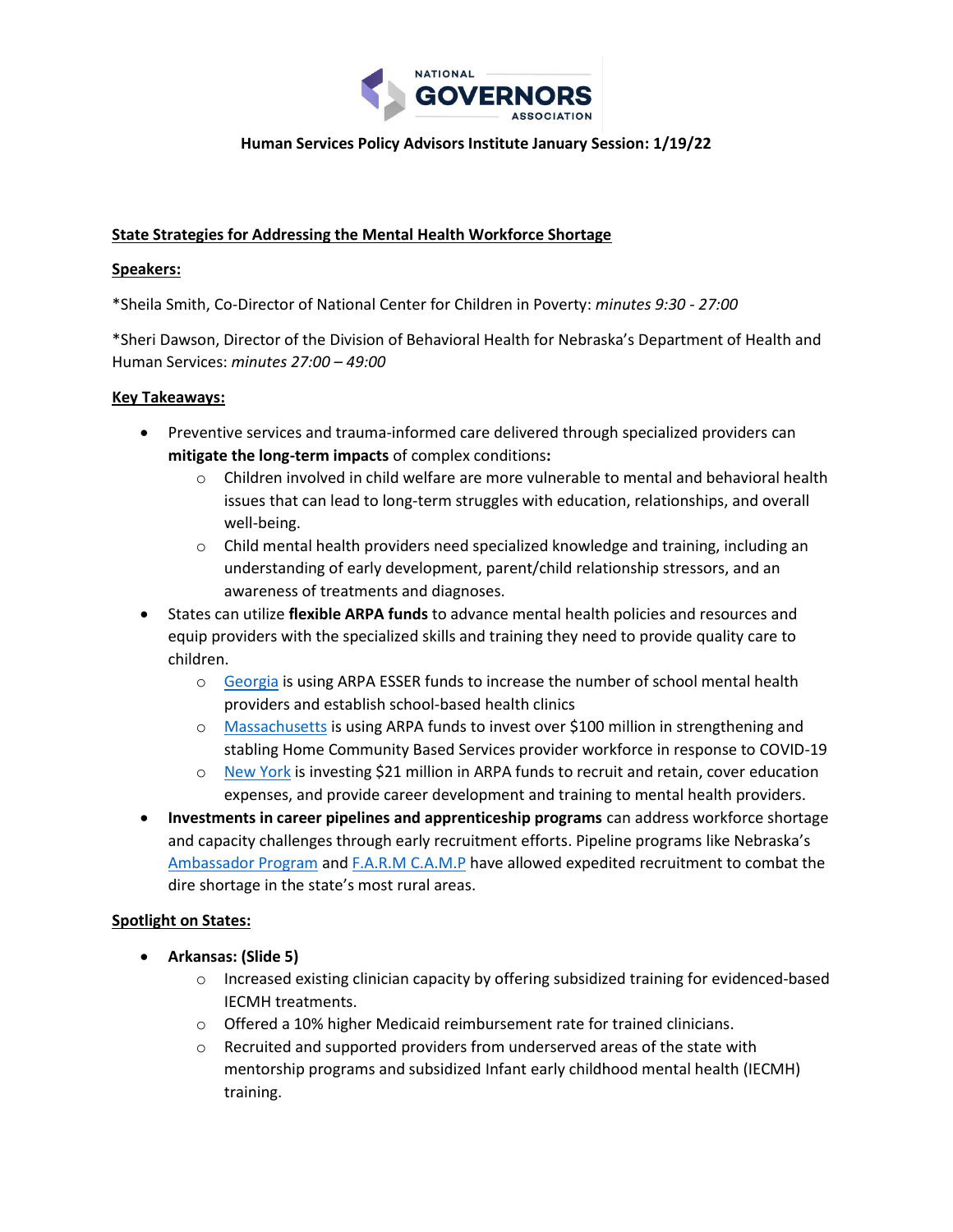- **Colorado: (Slide 6)**
	- $\circ$  Increased existing clinician capacity by offering subsidized training on evidenced-based IECMH treatments through the state's [Right from the Start program.](https://mhcd.org/right-start-colorado/) Offered IECMH training to home visitors, early childhood education providers, clinicians, and nurses.
- **Washington: (Slide 7)**
	- $\circ$  Used IECMH consultants to support direct service professionals (home visitors, caseworkers) through the state Best Starts for Kids Workforce Development Program.
	- o Recruited diverse leaders for a yearlong IECMH community of learning cohort to increase clinical skills and training.

# **Nebraska Spotlight Programs**

- [Frontier Area Rural Mental Health Camp](https://www.ruralhealthinfo.org/project-examples/1024) and Ambassador Program (slide 10): High school exposure/training provides an opportunity for interested high school students to learn about behavioral health professions and support a pipeline from high school to the workforce.
- [Virtual Mentor Network](https://www.unmc.edu/bhecn/programs/Virtual-Mentor-Network.html) (slide 6): Connects interested high school students to behavioral health professionals to ask questions, discuss behavioral health topics, and connect with professionals who are in psychiatry or psychology.
- Community Crisis Consortium (slide 11): A collaboration of mental health providers to share the burden of "being on-call" by expanding technology, training, and designating responsibilities.
- Primary Care Training (slide 13 & 15): Expanded the capacity of local primary care physicians to handle child mental health concerns in their communities by offering free or low-cost IECMH training.

# **Background:**

In the wake of the pandemic, Governors across the country are grappling with an ongoing youth mental health crisis exacerbated by the Pandemic. States are searching for solutions to provide quality mental health services for complex child welfare cases, address new student stressors due to the pandemic and school violence, and reach children in rural communities. Compounding these issues, the country faces a nationwide mental health provider workforce shortage that has created a barrier for high-risk populations to access services. According to the American Academy of Child and Adolescent and Psychiatry, nearly 1 in 5 children face a mental health issue but only about 20% receive care.

# **Speaker Summaries:**

**Sheri Dawson, Director of the Nebraska Division of Behavioral Health under the Department of Health and Human Services:** Nebraska has taken cross-agency collaborative steps to combat the mental health provider shortage, including the innovation of the Behavioral Health Education Center and the development of partnerships with the Division of Family Services. Nebraska has launched several pipeline programs, like the stat[e Ambassador Program](https://www.unmc.edu/bhecn/programs/ambassador-program/index.html) and [F.A.R.M C.A.M.P,](https://www.westernnebraskabehavioralhealth.com/f-a-r-m-c-a-m-p) to connect high school students interested in a career in behavioral health with skills and training opportunities. The state has also expanded provider capacity by offering subsidized mental health training to primary care physicians. Nebraska's philosophy is that there is no one strategy to tackle the provider shortage - a whole-system approach is necessary to break bureaucratic silos and collectively address a multi-faceted issue.